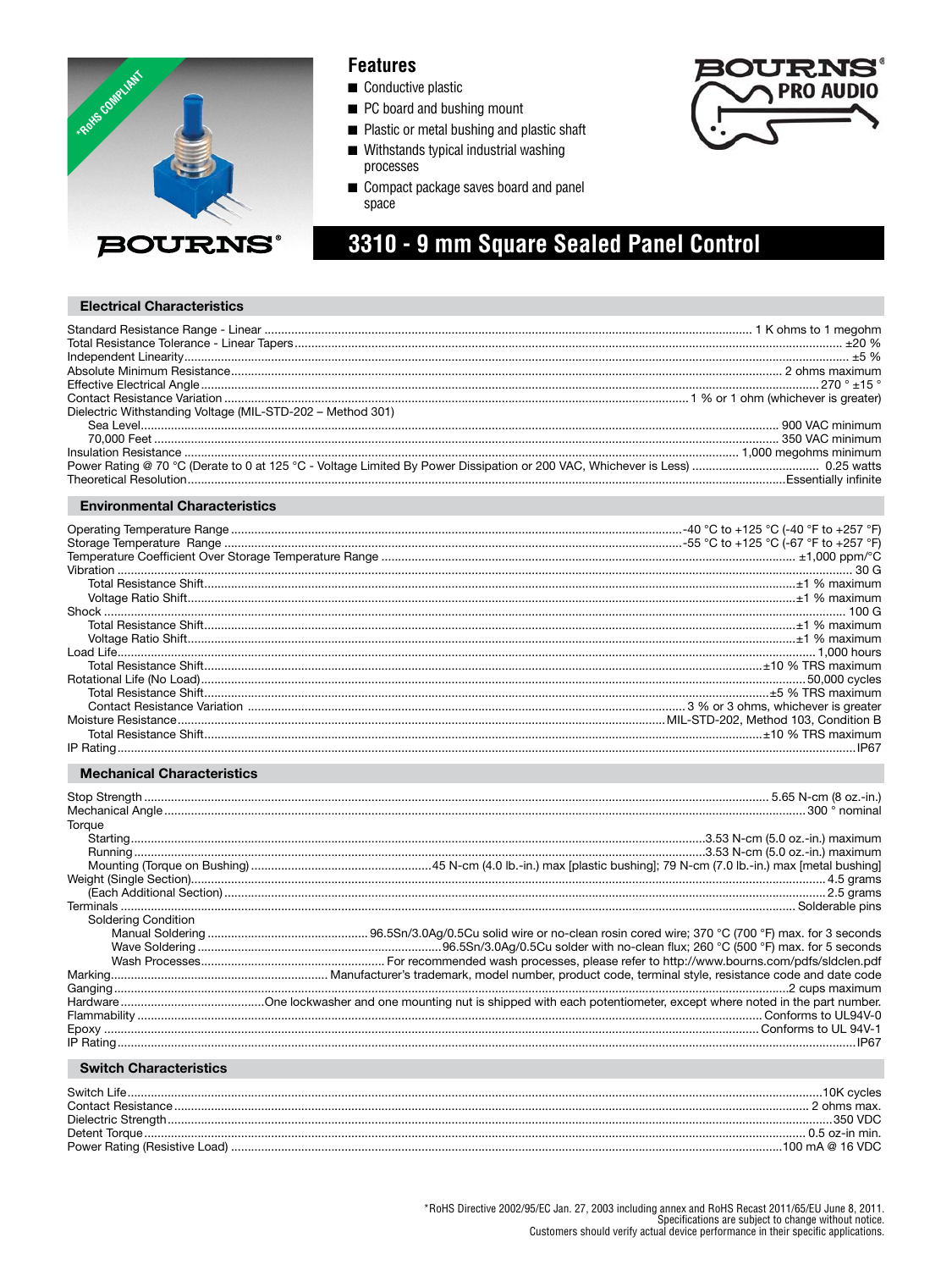### **Additional Features**

- Audio taper versions available as special order
- RoHS compliant\*

# **3310 - 9 mm Square Sealed Panel Control**

# **BOURNS**

**3310 Y - 0 0 1 - 103 L**

#### **Standard Resistance Table**

| Resistance<br>(Ohms) | Resistance<br>Code |
|----------------------|--------------------|
| 1.000<br>2.000       | 102<br>202         |
| 5.000                | 502                |
| 10.000<br>20,000     | 103<br>203         |
| 50,000               | 503                |
| 100.000              | 104                |
| 200,000              | 204                |
| 500.000              | 504                |
| 1.000.000            | 105                |

Popular values listed in boldface. Consult factory for special resistances.

#### **How To Order**

### Model Number Designator

3310 = 9 mm Panel Control

Terminal Style Designator

- Single Cup:
- C = In-line Straight Terminals Side Exit 2.54 mm centers
- R = In-line Terminals Rear Exit 2.54 mm centers
- P = 5.08 mm x 2.54 mm Triangular Pattern Rear Exit
- Y = 5.08 mm x 5.08 mm Triangular Pattern Rear Exit

#### Dual Cup (Pot/Pot or Pot/Switch):

H = Dual In-line Straight Terminals Rear Exit 2.54 mm centers

#### Shaft End Designator

- 0 = Shaft End Slotted
- 1 = Shaft End Flatted

#### Shaft Length Designator ·

- 0 = 12.7 mm FMS Long Plastic Shaft (Available w/bushing only)
- 1 = 19.05 mm FMS Long Plastic Shaft (Available w/bushing only)
- 2 = 5.59 mm FMS Long Plastic Shaft (Bushingless version only)

#### Bushing Designator

- Pot (or Pot/Pot):
- $1 = 6.35$  mm x 6.35 mm Plastic
- $2 = 6.35$  mm x 6.35 mm Ni Plated Brass
- 5 = Bushingless (Board Level Control)
- Pot/Switch Bushing Designator (use with "H" terminal style only.)
- 3 = 6.35 mm x 6.35 mm Plastic
- $4 = 6.35$  mm x 6.35 mm Ni Plated Brass
- 6 = Bushingless (Board Level)

Resistance Code

(1st 2 digits are significant, 3rd digit is number of 0s to follow)

RoHS Identifier

 $L =$  Compliant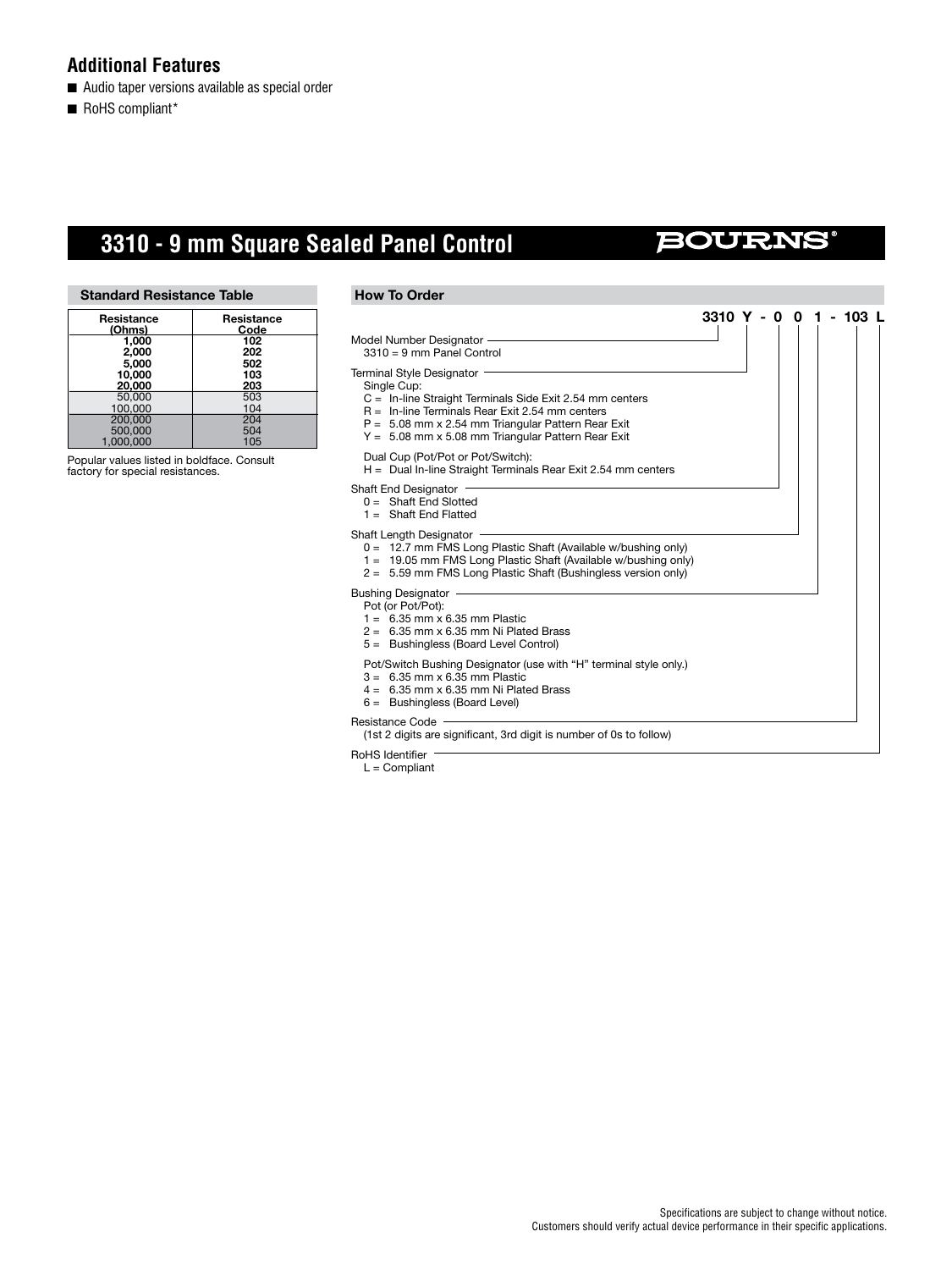# **3310 - 9 mm Square Sealed Panel Control**

# **BOURNS**

#### **Product Dimensions**







#### MOUNTING HOLE PATTERN



















**COMMON DIMENSIONS 3310C-101 Plastic Flatted Shaft**





The shaft flat position as shown above is at 50 %<br>of the mechanical travel.

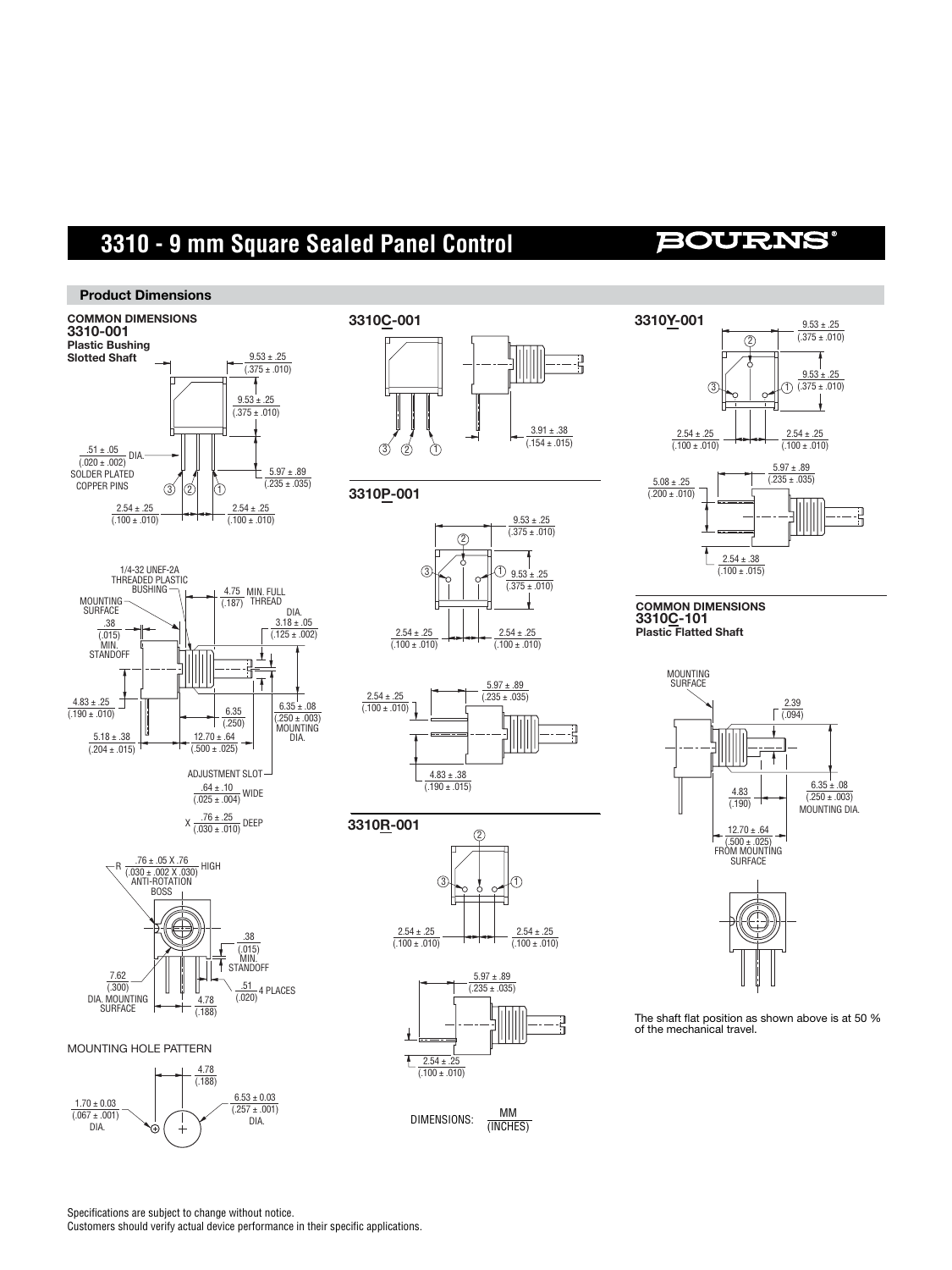# **3310 - 9 mm Square Sealed Panel Control**

### **BOURNS®**

**Product Dimensions**

# **COMMON DIMENSIONS 3310-002 Metal Bushing**









#### **3310C-002**



NOTE: \* Only recommended shaft length for bushingless version

DIMENSIONS:  $\frac{MM}{MMCHE}$ (INCHES)